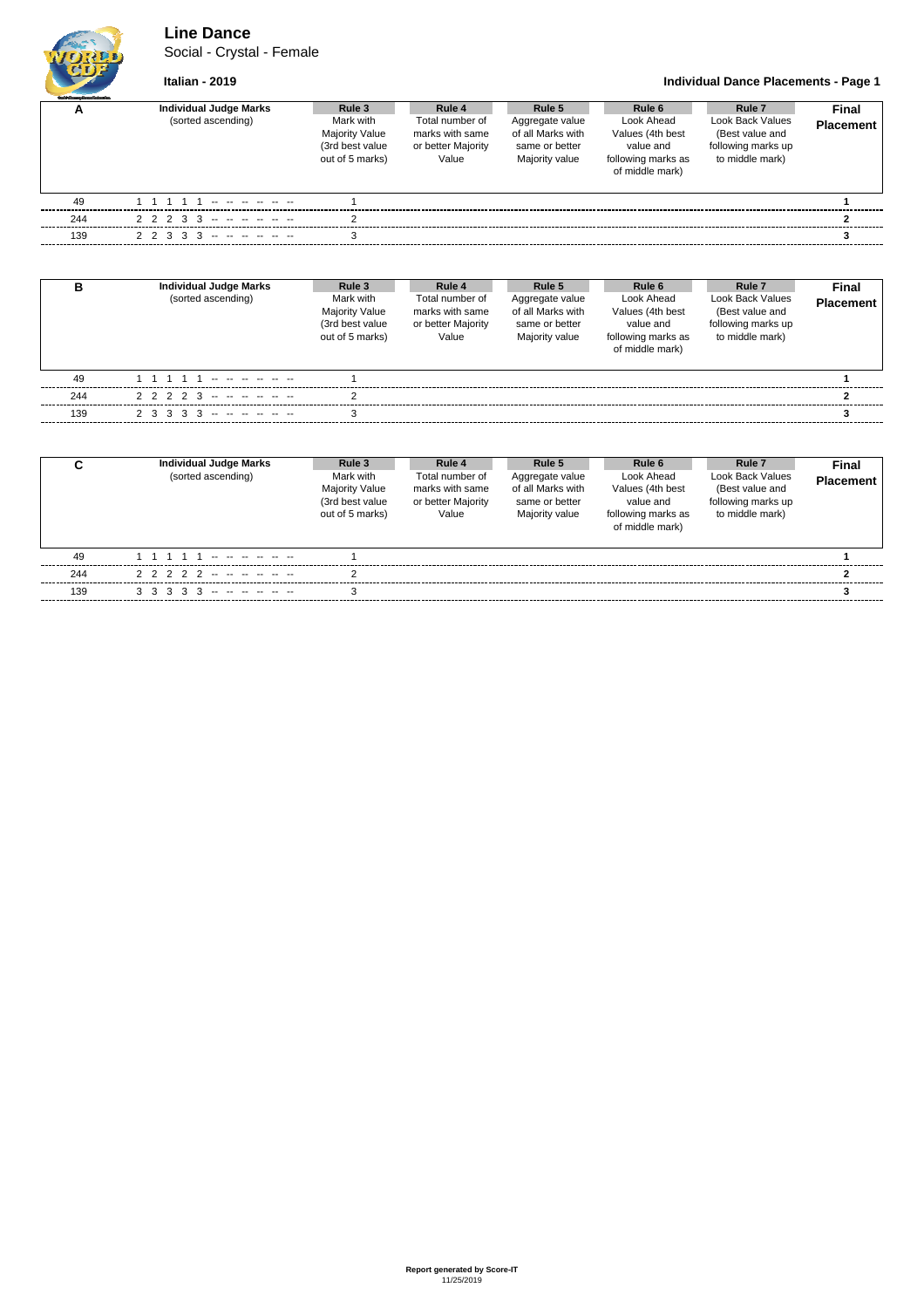## **Line Dance**

Social - Crystal - Female



**Italian - 2019 Penalties - Page 2**

No penalties were applied in this dance. **<sup>A</sup>** 2 3 <sup>11</sup> **Judges** 4 | 5 | 6 | 7 | 8 | 9 1 | 2 | 3 | 4 | 5 | 6 | 7 | 8 | 9 | 10

|                                          |  | ، مەمل |  |  |  |  |  |  |  |  |  |  |
|------------------------------------------|--|--------|--|--|--|--|--|--|--|--|--|--|
|                                          |  |        |  |  |  |  |  |  |  |  |  |  |
| No penalties were applied in this dance. |  |        |  |  |  |  |  |  |  |  |  |  |
|                                          |  |        |  |  |  |  |  |  |  |  |  |  |
|                                          |  |        |  |  |  |  |  |  |  |  |  |  |

|                                                                 |  | -- |  |  |  |  |  |  |  |  |  |  |
|-----------------------------------------------------------------|--|----|--|--|--|--|--|--|--|--|--|--|
|                                                                 |  |    |  |  |  |  |  |  |  |  |  |  |
| . .<br>$\sim$<br>nline<br>this<br>Nr<br>$\sim$<br>uance.<br>YU. |  |    |  |  |  |  |  |  |  |  |  |  |

No penalties were applied in this dance.

No penalties were applied in this dance.

No penalties were applied in this dance.

| <b>Penalty</b> | <b>Non-Conference Penalty Codes</b> |                              | <b>Conference Penalty Codes</b> |                                        |
|----------------|-------------------------------------|------------------------------|---------------------------------|----------------------------------------|
| <b>Codes</b>   | 1 Placement Reduction               | <b>Last Placement</b>        | Reasons                         | Codes                                  |
|                | - Costume and Appearance<br>U       | Prop Use<br>P<br>$\sim$      | Self Selected Music             | Single Lower Placement<br>$\sim$       |
|                | Basic Pattern<br>В                  | Dance Delivery               | Loss of Hat                     | Last Place<br>Q                        |
|                | - Courtesy & Floorcraft             | <b>Costume Minimums</b><br>н | Leaving the Dance Floor         | <b>Full Disqualification</b><br>$\sim$ |
|                | - Acceptable Behavior<br>A          | (Boots & Hats)               |                                 | Expulsion<br>E.                        |
|                | - Movement                          |                              |                                 |                                        |
|                | Timina                              |                              |                                 |                                        |